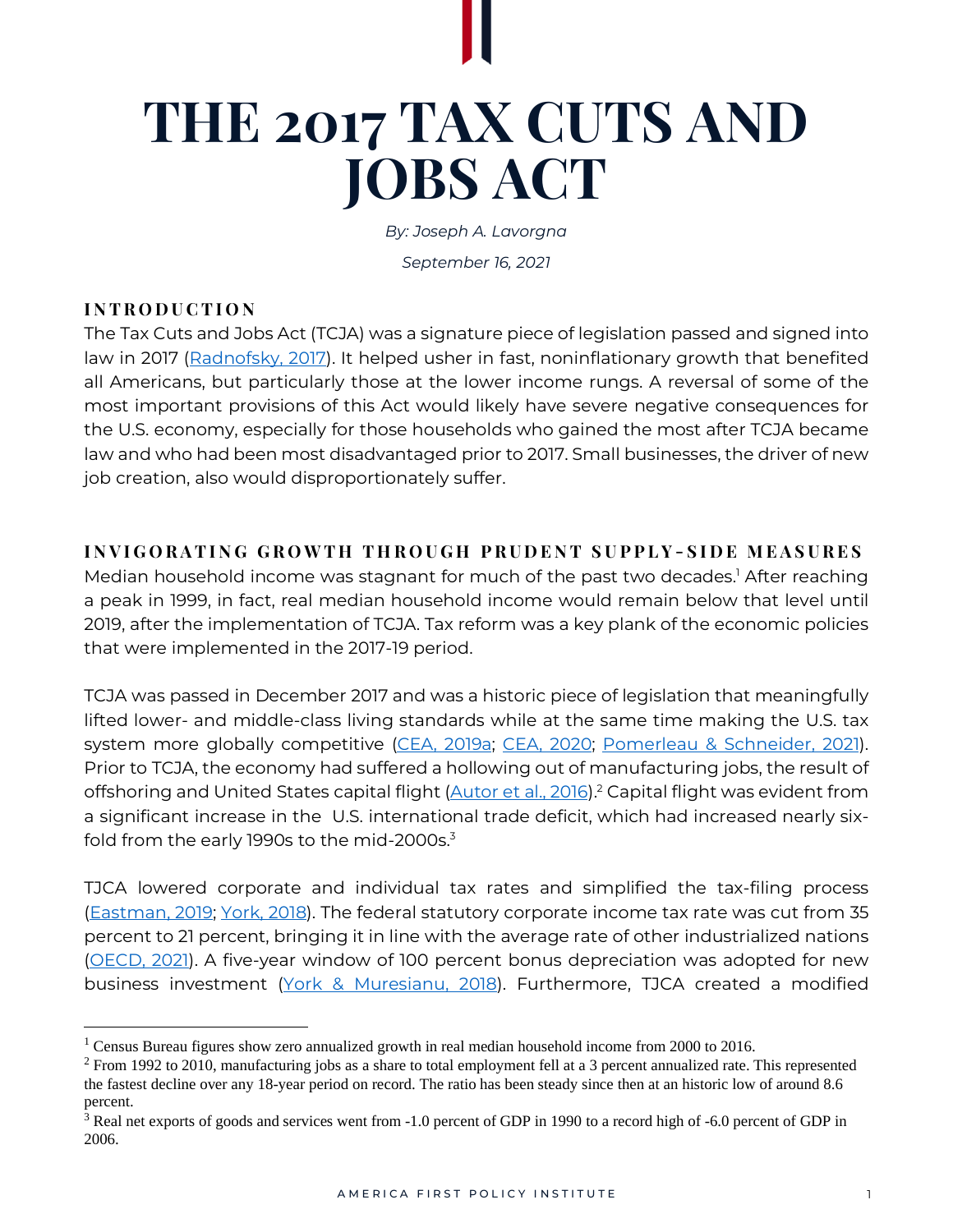territorial tax system whereby corporate taxes would be paid only in the jurisdiction where they were earned (CEA, [2019a\)](https://trumpwhitehouse.archives.gov/wp-content/uploads/2019/03/ERP-2019.pdf). This aimed to alleviate the growing problem of corporate inversions and allow more capital to be on-shored in the U.S. economy [\(CBO,](https://www.cbo.gov/system/files/115th-congress-2017-2018/reports/53093-inversions.pdf) 2017; [Rubin](https://www.wsj.com/articles/inversion-reversions-arrive-as-companies-get-smaller-tax-edge-from-foreign-addresses-11564662353) & [Hopkins,](https://www.wsj.com/articles/inversion-reversions-arrive-as-companies-get-smaller-tax-edge-from-foreign-addresses-11564662353) 2019).

Marginal income tax rates were reduced, with the top rate declining to 37 percent from 39.6 percent. The standard deduction was nearly doubled from \$13,000 to \$24,000 for joint filers [\(CRS,](https://crsreports.congress.gov/product/pdf/IN/IN11653) 2021; [York,](https://taxfoundation.org/90-percent-taxpayers-projected-tcja-expanded-standard-deduction/) 2018). State and local income, real estate, and sales tax deductions were limited to \$10,000 per household, ending the subsidization of higher-tax jurisdictions by the Federal government. In addition, TCJA reduced the amount of deductible mortgage debt from \$1 million to \$750,000 per home. This reduction in tax expenditures aimed to mitigate the distortionary effects of the tax code by providing fiscal rectitude at the municipal level while avoiding a misallocation of capital in nonproductive residential investment [\(Hilber](https://watermark.silverchair.com/rest_a_00427.pdf?token=AQECAHi208BE49Ooan9kkhW_Ercy7Dm3ZL_9Cf3qfKAc485ysgAAAqMwggKfBgkqhkiG9w0BBwagggKQMIICjAIBADCCAoUGCSqGSIb3DQEHATAeBglghkgBZQMEAS4wEQQMOS0veFC84INk7lhgAgEQgIICVprAr_TTgRDdHEgplxzUt7wBJY9k3OO4Bb61Dqh7HRnMRItaszB_k8lxSWFlFOds4uPTaG0ahyEPXfyS6JYqTWu95b2O4SrwB1eLLoQ4eC9KC_qbZkCNMslh5BEhB9EsutT31CvCtytZQlEbJJHegPxz9mgdD2KwuGlUfTPslxaY3hYaMNqU1N5U4gLKm273EhHbvSz3nMzrRJ28nz9O6kOE7whRYv8bPpxiHUyGM3k-9K5oEzK-unjbK6HkE31_9ZiUA_2lLoi9Z6-6lCSmQjmbSCSTuDguxdpgzP7DfvZHJZtxMC6MUKs2rYOEiX5Tczn2TxX00t9xtVx2oBGV15vzjis_G4Xi_e4V7s4RW5_pHa6OP7Ke6iR79lxou1Y72e9Xy5UH0FvCi6RXIF8RBxXJcCJfcs1Se2R4Vuf3LLpIO2C4kf-GIUyCxP83K9FUk1MtY6qhF_-eLRm9Q7pM89LY-GtwOtduBo_HzYtmPzFCLgoVGlsTgLnCEGUUMo1tw-OxnwksPvAriIH-5RhH7wouTwJDaIUF-p-B-ZlIGy5EciHGP8ZUK_sui7o7ydD6I3obHviEZe0jEjRBz5GYVNXRFzm7wSjARBXD1CKHQX6pthXRCSH6VEaLrmorS9afJo1zS7Ox6w-tQ6mktQlHejeJXnTeItft95BmdbTevfkkPXNK9i416PdZZxLkDJKaXcrZvyVwRqtcrdsTJwG_MXF6lT0NrKo-0xQTABO7_vx7ye53U9NTuCPEr55RqY6Uuvx_qJf7ockX3q7sohx8wueespuh1BM#:~:text=The%2520MID%2520reduces%2520the%2520after,costs%2520of%2520purchasing%2520a%2520home) & [Turner,](https://watermark.silverchair.com/rest_a_00427.pdf?token=AQECAHi208BE49Ooan9kkhW_Ercy7Dm3ZL_9Cf3qfKAc485ysgAAAqMwggKfBgkqhkiG9w0BBwagggKQMIICjAIBADCCAoUGCSqGSIb3DQEHATAeBglghkgBZQMEAS4wEQQMOS0veFC84INk7lhgAgEQgIICVprAr_TTgRDdHEgplxzUt7wBJY9k3OO4Bb61Dqh7HRnMRItaszB_k8lxSWFlFOds4uPTaG0ahyEPXfyS6JYqTWu95b2O4SrwB1eLLoQ4eC9KC_qbZkCNMslh5BEhB9EsutT31CvCtytZQlEbJJHegPxz9mgdD2KwuGlUfTPslxaY3hYaMNqU1N5U4gLKm273EhHbvSz3nMzrRJ28nz9O6kOE7whRYv8bPpxiHUyGM3k-9K5oEzK-unjbK6HkE31_9ZiUA_2lLoi9Z6-6lCSmQjmbSCSTuDguxdpgzP7DfvZHJZtxMC6MUKs2rYOEiX5Tczn2TxX00t9xtVx2oBGV15vzjis_G4Xi_e4V7s4RW5_pHa6OP7Ke6iR79lxou1Y72e9Xy5UH0FvCi6RXIF8RBxXJcCJfcs1Se2R4Vuf3LLpIO2C4kf-GIUyCxP83K9FUk1MtY6qhF_-eLRm9Q7pM89LY-GtwOtduBo_HzYtmPzFCLgoVGlsTgLnCEGUUMo1tw-OxnwksPvAriIH-5RhH7wouTwJDaIUF-p-B-ZlIGy5EciHGP8ZUK_sui7o7ydD6I3obHviEZe0jEjRBz5GYVNXRFzm7wSjARBXD1CKHQX6pthXRCSH6VEaLrmorS9afJo1zS7Ox6w-tQ6mktQlHejeJXnTeItft95BmdbTevfkkPXNK9i416PdZZxLkDJKaXcrZvyVwRqtcrdsTJwG_MXF6lT0NrKo-0xQTABO7_vx7ye53U9NTuCPEr55RqY6Uuvx_qJf7ockX3q7sohx8wueespuh1BM#:~:text=The%2520MID%2520reduces%2520the%2520after,costs%2520of%2520purchasing%2520a%2520home) 2014).

These substantive changes in corporate and individual tax policy were designed to lift underlying real GDP growth, incentivize business capital spending (capex), and improve corporate profitability. The resulting increase in productivity growth would lift household living standards and in turn produce durable, non-inflationary economic activity. This was how the TCJA was designed and implemented and was likely a positive contributing factor to the much stronger than expected economic recovery that began in 2020:Q2 [\(McBride](https://taxfoundation.org/2017-tax-reform-us-economy-us-jobs-coronavirus/) & York, [2020\)](https://taxfoundation.org/2017-tax-reform-us-economy-us-jobs-coronavirus/).

# **S T R O N G C A P E X , G D P A N D W A G E G A I N S**

In the four quarters from which the tax cut took effect, real nonresidential fixed investment (capex) grew nearly 7 percent. This was more than twice as fast as the economy, which grew by a robust 3.1 percent. The acceleration in capex was a catalyst underpinning productivity growth. In turn, this lifted labor compensation by its fastest rate in over a decade. For example, the employment cost index for civilian workers expanded 3 percent at an annualized rate in the two years immediately following passage of TCJA. This was the quickest pace since 2008.

Unfortunately, the full potential of TCJA was likely limited by a tightening of monetary policy between 2017 and 2019. In the 12 months following passage of TCJA, the federal funds rate more than doubled, and the Federal Reserve balance sheet declined over 8 percent. The combination of rising interest rates and quantitative tightening acted as a headwind to economic growth. The Treasury yield curve inverted. Acknowledging that policy had become too restrictive, by July 2019, the Federal Reserve began to lower interest rates and to reexpand its balance sheet.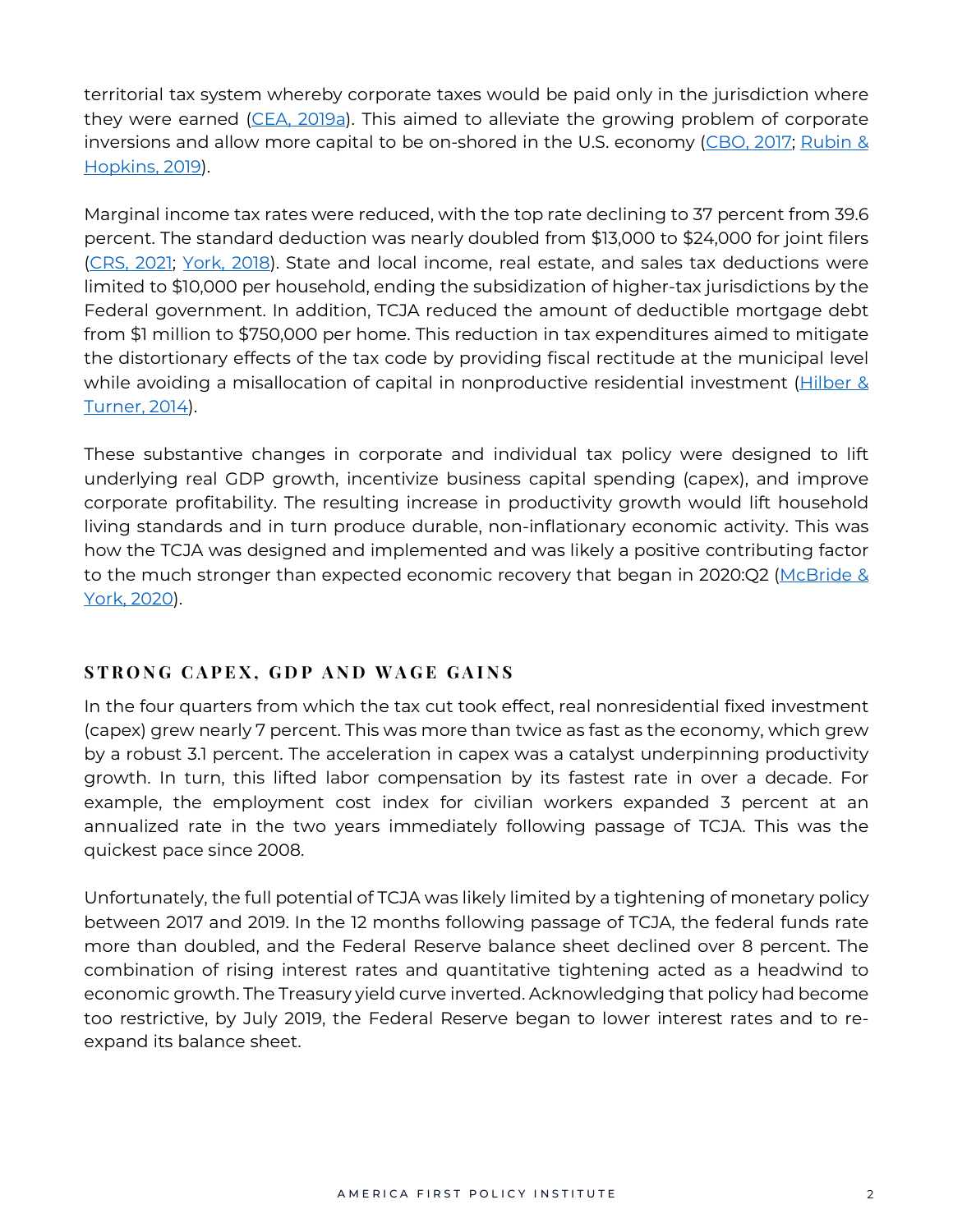# **R O B U S T P R O D U C T I V I T Y**

Business investment spurred by TCJA was likely an important contributor to underlying productivity growth. Evidence of this can be seen in capital spending metrics in the Institute for Supply Management and the National Federation of Independent Business Small Business Survey. They rose sharply in anticipation of TCJA's implementation [\(CEA,](https://trumpwhitehouse.archives.gov/wp-content/uploads/2019/03/ERP-2019.pdf) 2019a).

Remarkably, growth in productivity improved in each successive year of the Trump Administration, an unprecedented achievement. Despite a global pandemic, U.S. productivity growth was 2.5 percent in 2020, its best performance in a decade. While it is unclear how much of the gain in productivity was directly a function of TJCA, it was very likely a positive contributing factor to business confidence. This laid a solid foundation for longer term investment decisions and hence better than expected gains in real GDP and household living standards.

The economy's growth following the passage of TCJA far exceeded professional forecasters' expectations (CEA, [2019a;](https://trumpwhitehouse.archives.gov/wp-content/uploads/2019/03/ERP-2019.pdf) CEA, [2019b;](https://trumpwhitehouse.archives.gov/articles/two-years-tax-cuts-continue-boosting-united-states-economy/) CEA, [2020\)](https://trumpwhitehouse.archives.gov/wp-content/uploads/2020/02/2020-Economic-Report-of-the-President-WHCEA.pdf). The ensuing gains in GDP, capex, corporate profitability, and productivity that followed the passage of TCJA led to a historic increase in household living standards according to official government data.

## **U N P R E C E D E N T E D G A I N S I N R E A L L I V I N G S T A N D A R D S**

In 2019, the latest year for which data are available, comprehensive Census Bureau figures show a \$4,379 increase in real median household income to \$68,703. This is an all-time high. Furthermore, it was the largest annual increase in both dollar and percentage terms on record. Theoretically, capital deepening leads to rising productivity growth, which leads to faster wage growth [\(CEA,](https://trumpwhitehouse.archives.gov/wp-content/uploads/2019/03/ERP-2019.pdf) 2019a).<sup>4</sup> The sharp gain seen in household incomes following TCJA is consistent with this economic theory.

To put the 2019 improvement into historical perspective, real household income increased by more than it had under the full eight years of 2008-16 period, when the cumulative gain was just \$1,120. This figure incorporates two Census Bureau adjustments, the 2013 survey redesign and the 2017 data processing change. The 2019 increase is even more impressive when analyzing longer history.

Under the two administrations prior to the Trump administration, household living standards stagnated. From 2001 to 2016, real median income fell by \$164. Not surprisingly, this is the weakest income performance on record over a 16-year period. Conversely, over the two years following the passage of TCJA, real median household income rose \$4,942 or 3 percent per annum. This is the largest gain in history. But the good news does not end here. When analyzing the data by income quintile, there were record gains in living standards at the lower- and middle-income levels. Since passage of TCJA, average real income for the

<sup>&</sup>lt;sup>4</sup> Capital deepening occurs when companies make investments in plant and equipment, thereby allowing workers to be more productive. In turn, this tends to increase labor wage rates.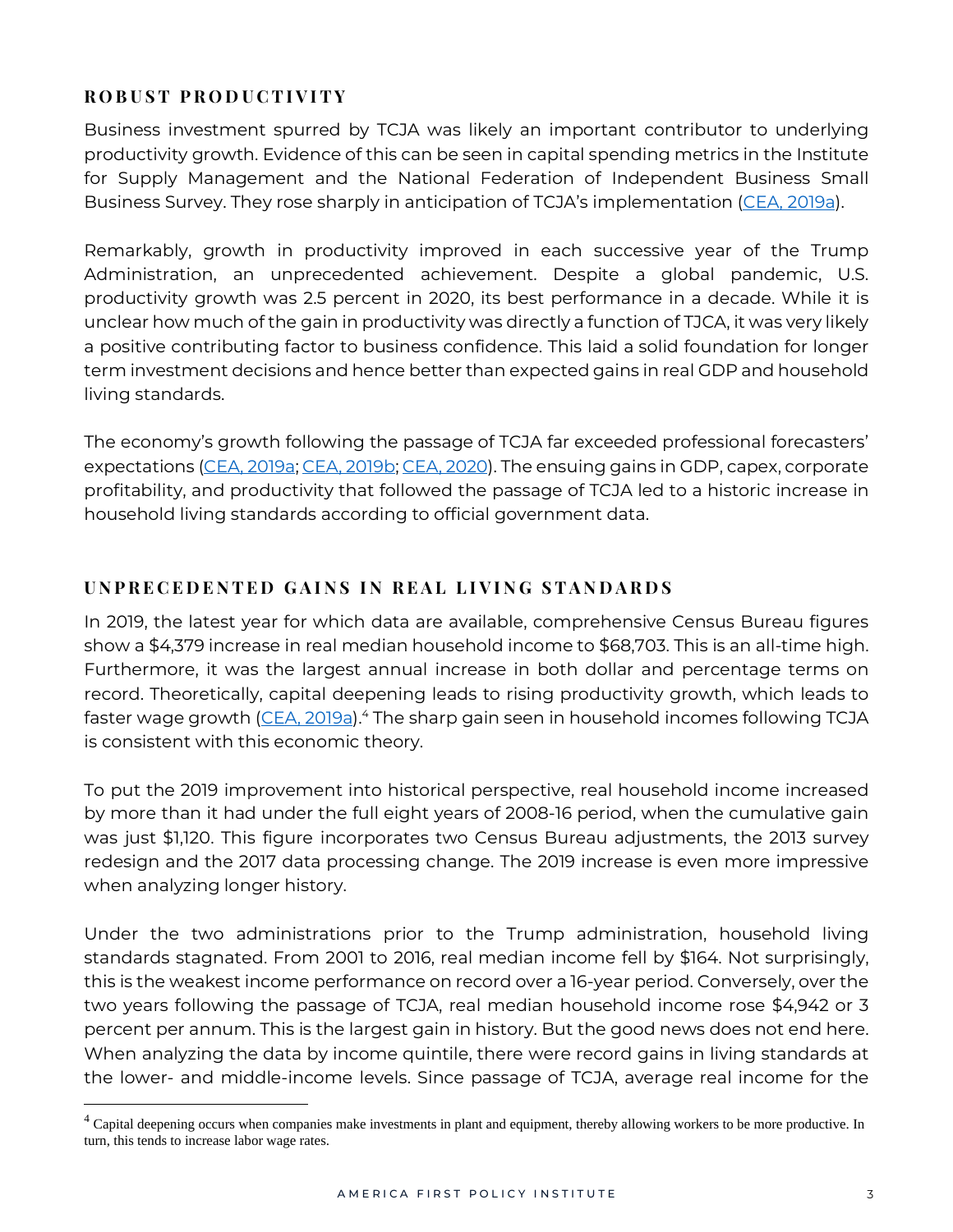lowest fifth of wage earners grew at a 4.9 percent annualized rate. The second fifth rose 4.8 percent, the third fifth increased 3.8 percent, and the fourth fifth advanced 3.7 percent. The highest fifth was up only 3.2 percent, by far the weakest growth rate among the income quintiles. This performance was matched by the top five percent of earners. They also experienced a 3.2 percent increase in wages in the two years following passage of the tax bill.

Three percent per annum wage growth is robust in a historical context [\(Bump,](https://www.washingtonpost.com/news/politics/wp/2017/08/31/why-trumps-embrace-of-3-percent-annual-economic-growth-makes-historical-sense/) 2017). However, the largest gains came at the lower- and middle-income levels. This is consistent with the design of the TJCA. Lower corporate taxes galvanize investment, thereby improving labor productivity, which allows an increase in company profits to be earned among workers. In addition, the reduction in individual marginal tax rates buttressed the drop in the corporate tax rate. This is because many small businesses do not pay the statutory corporate income tax rate but rather the marginal tax rate. Small businesses account for well over 40 percent of total U.S. employment.

## **A B O O N T O S M A L L B U S I N E S S**

Following the passage of TCJA, small business optimism skyrocketed. In the 2017-19 period, small business sentiment was higher than what was experienced under any previous president [\(NFIB,](https://www.nfib.com/assets/SBET-February-2020.pdf) 2020). Hiring plans and capital investment plans both boomed. This kept the U.S. jobs engine running. In fact, the fundamental health of small businesses allowed the economy to produce a record run of employment gains. This led to a historic low in unemployment. Before the onset of the pandemic, the national unemployment rate stood at 3.5 percent, a level not seen in over 50 years. Moreover, many categories of unemployment—age, race, and sex—experienced a record low unemployment rate.

In fact, in early 2020 there were more job openings than there were people unemployed. Despite robust wage growth, inflation remained dormant, rising less than 2 percent in 2019. This development confounded much of the professional forecasting community, including economists at the Federal Reserve who had modeled the inflation based off the Phillips Curve. Strong noninflationary growth was an important factor in allowing monetary policymakers to reduce interest rates on several occasions in 2019. The relationship between unemployment, wages, and inflation had shifted, as evidenced by a flattening in the Phillips Curve.

#### **A N T I - S U P P L Y - S I D E**

Despite the success of TCJA, the Biden administration seeks to undo many aspects of the legislation. Their proposal would raise the corporate tax rate from 21 percent to 26.5 percent, while the top marginal tax rate would go back to 39.6 percent. This would severely impact small businesses and is likely a reason why the latest National Federation of Independent Businesses survey was so downbeat. The percentage of small firms expecting their sales and the overall economy to improve in the next six months remains depressed [\(NFIB,](https://assets.nfib.com/nfibcom/SBET-August-2021.pdf) 2021).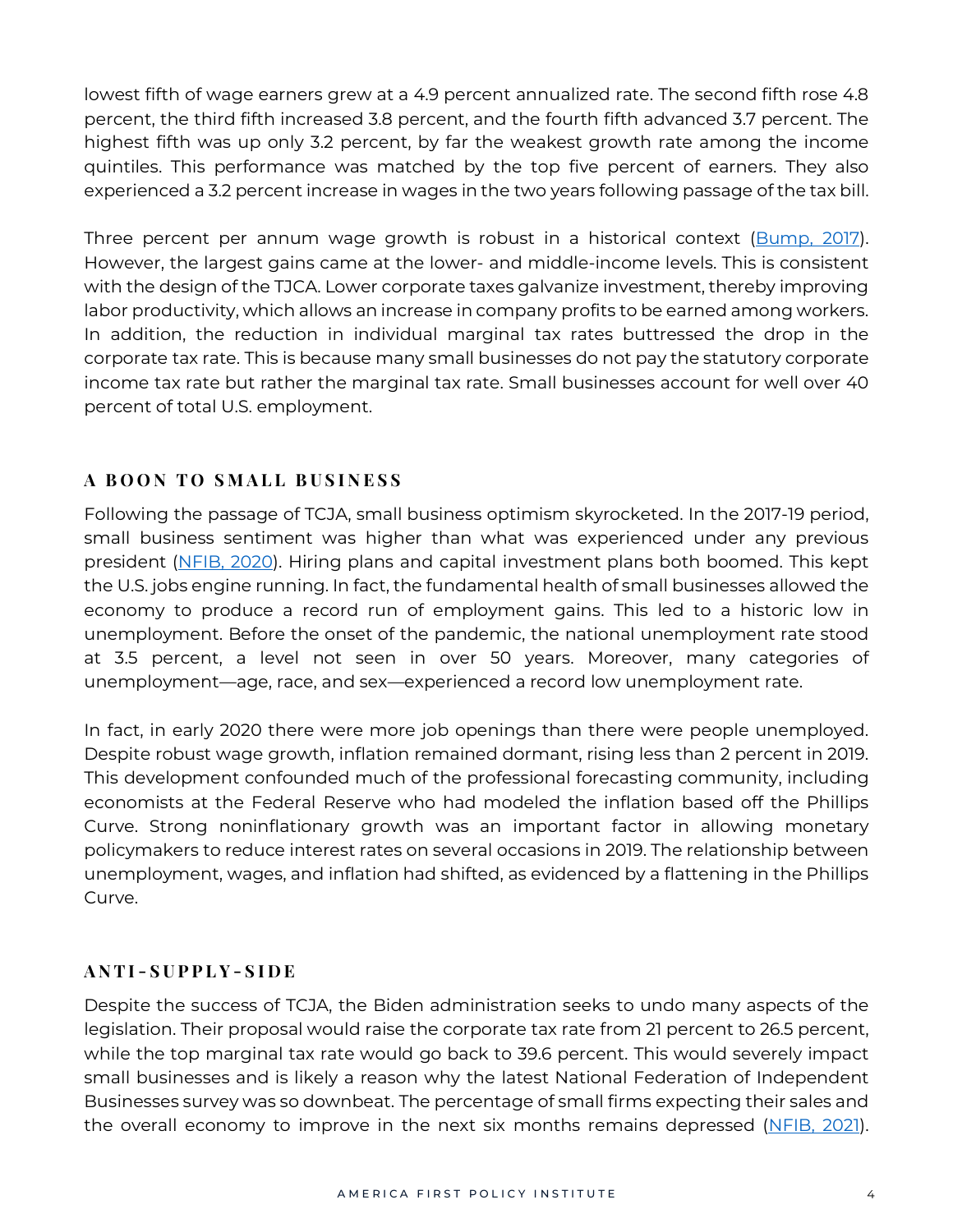Capital spending plans continue to slow according to surveys from the Institute of Supply Management and the National Federation of Independent Business.

These are remarkable developments considering the fact that the consensus of economists is that the country will see the strongest real GDP growth since the early 1980s. This hints that the staying power of the initial V-shaped recovery that began last summer under the Trump administration may dissipate by next year.

The currently proposed reconciliation plans also call for raising the tax rate on capital gains. This means that the top rate on capital gains would be 28.8 percent when the 3.8 percent Affordable Care Act tax is included [\(Davison,](https://www.msn.com/en-us/news/politics/capital-gains-tax-rate-set-at-25-in-house-democrats-plan/ar-AAOofv9) et al., 2021). The capital gains rate has never been above the highest marginal rate and for good reason. Economic theory posits that higher capital gains taxes provide a strong disincentive for capital investment. To the extent the latter drives productivity growth, lower capital formation bodes ill for future gains in worker wages. The upshot is a decline in household living standards. Unfortunately, the bad policies do not stop here.

Under the Biden Administration's plan, payroll taxes on individuals earning more the \$400,000 per year will go significantly higher [\(Rubin](https://www.wsj.com/articles/bidens-tax-pledge-limits-options-for-infrastructure-deal-11624454898) & Lucey, 2021). All income above this threshold will be taxed at 15 percent, split between employer and employee. There will be no cap on payroll taxes. This will ensnarl many small businesses and weigh on the current jobs recovery. The upshot is that the combined payroll/income tax rate would bring the marginal tax rate on an additional hour of work to roughly 54 percent. But this does not include state and local income tax rates.

Since state and local taxes are not tax deductible, the Biden Administration's plan will lift the marginal tax rate on high-tax states such as California, New Jersey and New York to around 70 percent. Economic dynamism will likely suffer as the most productive people and innovative firms will be stifled by the disincentive to work and expand the business. Raising corporate and individual tax rates at this particular time (emerging from the pandemic when unemployment is still elevated) places the United States at a serious strategic disadvantage to our economic competitors, potentially doing irreparable damage to the U.S. economy.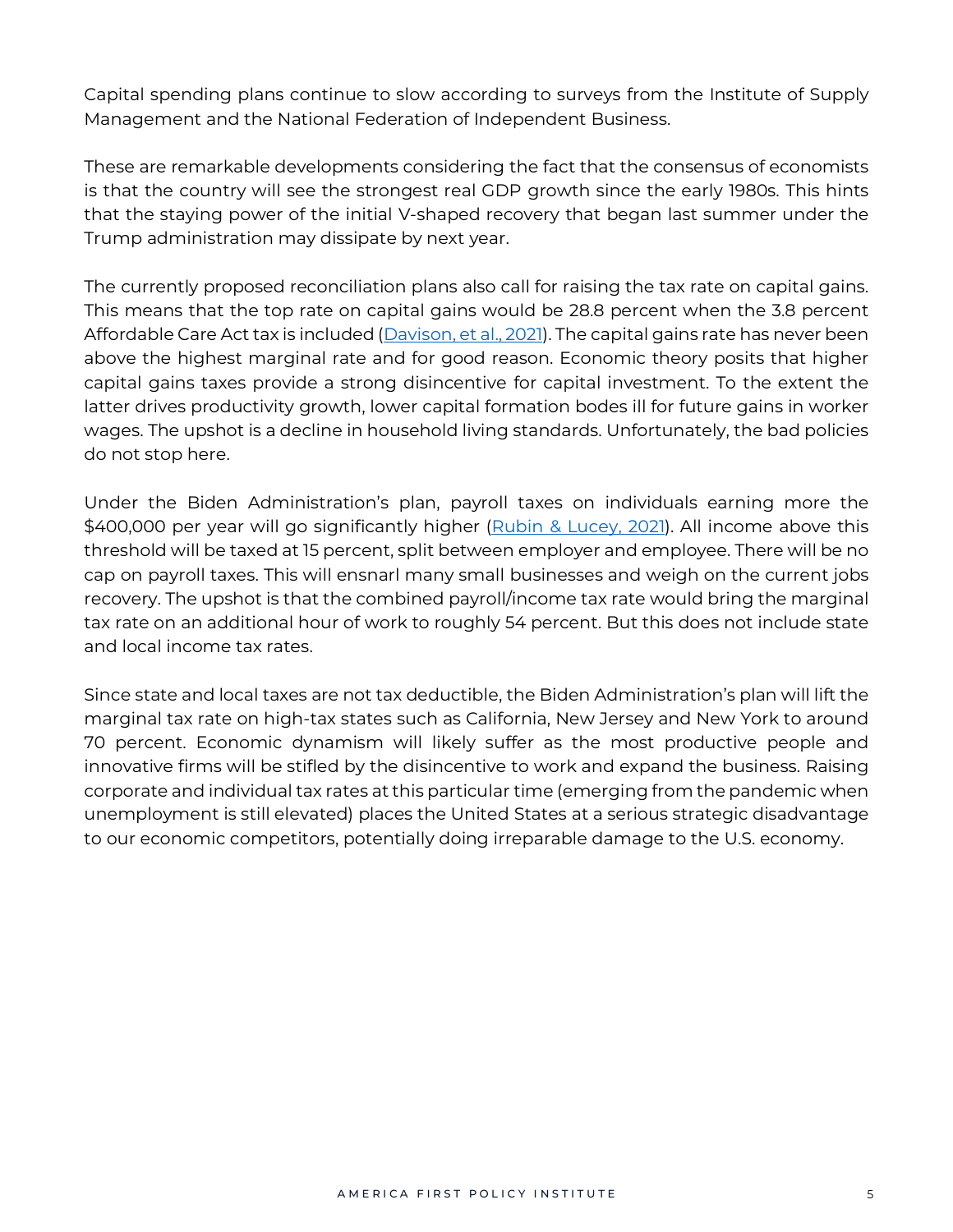# **A U T H O R B I O G R A P H I E S**

**Joseph A. Lavorgna** is the Chief Economist of the Americas at Natixis and served as the Chief Economist of the National Economic Council under President Trump.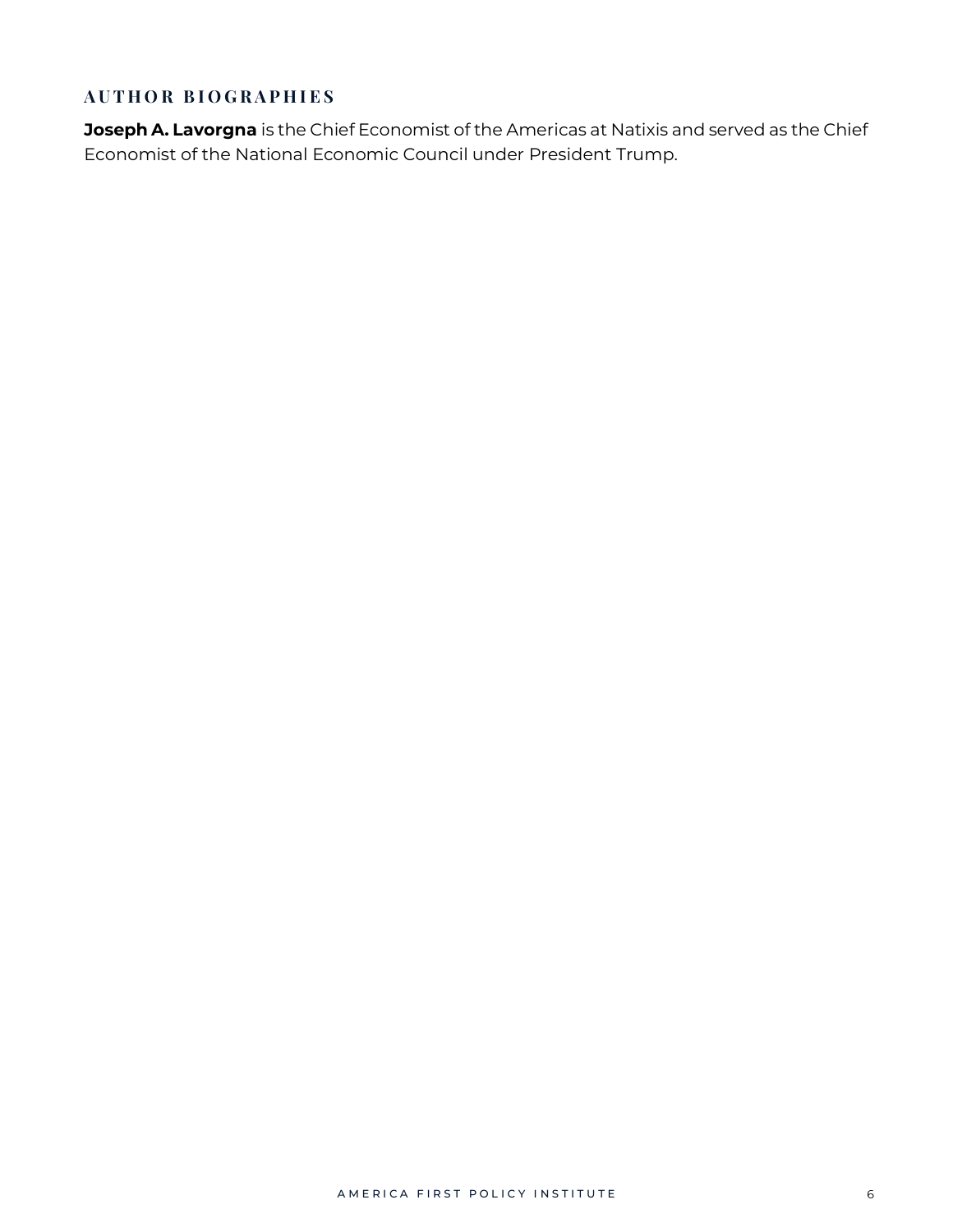#### **WORK CITED**

- Autor, D., D. Dorn, & G. Hanson. (2016, August 8). "The China Shock: Learning from Labor-Market Adjustment to Large Changes in Trade." *The Annual Review of Economics*. <https://www.ddorn.net/papers/Autor-Dorn-Hanson-ChinaShock.pdf>
- Bump, Philip. (2017, August 31). *Why Trump's embrace of 3 percent annual economic growth makes historical sense*. The Washington Post. [https://www.washingtonpost.com/news/politics/wp/2017/08/31/why-trumps](https://www.washingtonpost.com/news/politics/wp/2017/08/31/why-trumps-embrace-of-3-percent-annual-economic-growth-makes-historical-sense/)[embrace-of-3-percent-annual-economic-growth-makes-historical-sense/](https://www.washingtonpost.com/news/politics/wp/2017/08/31/why-trumps-embrace-of-3-percent-annual-economic-growth-makes-historical-sense/)
- CBO (Congressional Budget Office). (2017, September). *An Analysis of Corporate Inversions*. [https://www.cbo.gov/system/files/115th-congress-2017-2018/reports/53093](https://www.cbo.gov/system/files/115th-congress-2017-2018/reports/53093-inversions.pdf) [inversions.pdf](https://www.cbo.gov/system/files/115th-congress-2017-2018/reports/53093-inversions.pdf)
- CEA (Council of Economic Advisers). (2019a, March). *Economic Report of the President.* <https://trumpwhitehouse.archives.gov/wp-content/uploads/2019/03/ERP-2019.pdf>
- CEA (Council of Economic Advisers). (2019b, December 20). *Two Years On, Tax Cuts Continue Boosting the United States Economy*. [https://trumpwhitehouse.archives.gov/articles/two-years-tax-cuts-continue](https://trumpwhitehouse.archives.gov/articles/two-years-tax-cuts-continue-boosting-united-states-economy/)[boosting-united-states-economy/](https://trumpwhitehouse.archives.gov/articles/two-years-tax-cuts-continue-boosting-united-states-economy/)
- CEA (Council of Economic Advisers). (2020, February). *Economic Report of the President.* [https://trumpwhitehouse.archives.gov/wp-content/uploads/2020/02/2020-](https://trumpwhitehouse.archives.gov/wp-content/uploads/2020/02/2020-Economic-Report-of-the-President-WHCEA.pdf) [Economic-Report-of-the-President-WHCEA.pdf](https://trumpwhitehouse.archives.gov/wp-content/uploads/2020/02/2020-Economic-Report-of-the-President-WHCEA.pdf)
- CRS (Congressional Research Service). (2021, May 3). *Taxpayers in the Top Income Tax Bracket:*

*Statistics and Observations*. <https://crsreports.congress.gov/product/pdf/IN/IN11653>

- Davison, L., A. Versprille, & E. Wasson. (2021, September 13). *Capital Gains Tax Rate Set at 25% in House Democrats' Plan*. Bloomberg. [https://www.msn.com/en](https://www.msn.com/en-us/news/politics/capital-gains-tax-rate-set-at-25-in-house-democrats-plan/ar-AAOofv9)[us/news/politics/capital-gains-tax-rate-set-at-25-in-house-democrats-plan/ar-](https://www.msn.com/en-us/news/politics/capital-gains-tax-rate-set-at-25-in-house-democrats-plan/ar-AAOofv9)[AAOofv9](https://www.msn.com/en-us/news/politics/capital-gains-tax-rate-set-at-25-in-house-democrats-plan/ar-AAOofv9)
- Eastman, Scott. (2019, March 26). *The TCJA Lowered Taxes for Individuals Throughout Income Groups*. The Tax Foundation. [https://taxfoundation.org/tcja-lowered-taxes](https://taxfoundation.org/tcja-lowered-taxes-individuals-throughout-income-groups/)[individuals-throughout-income-groups/](https://taxfoundation.org/tcja-lowered-taxes-individuals-throughout-income-groups/)
- Hilber, C. & Turner, T. (2014, October). "The Mortgage Interest Deduction and its Impact on Homeownership Decisions." *The Review of Economics and Statistics*. [http://www.mitpressjournals.org/doi/pdf/10.1162/REST\\_a\\_00427](http://www.mitpressjournals.org/doi/pdf/10.1162/REST_a_00427)